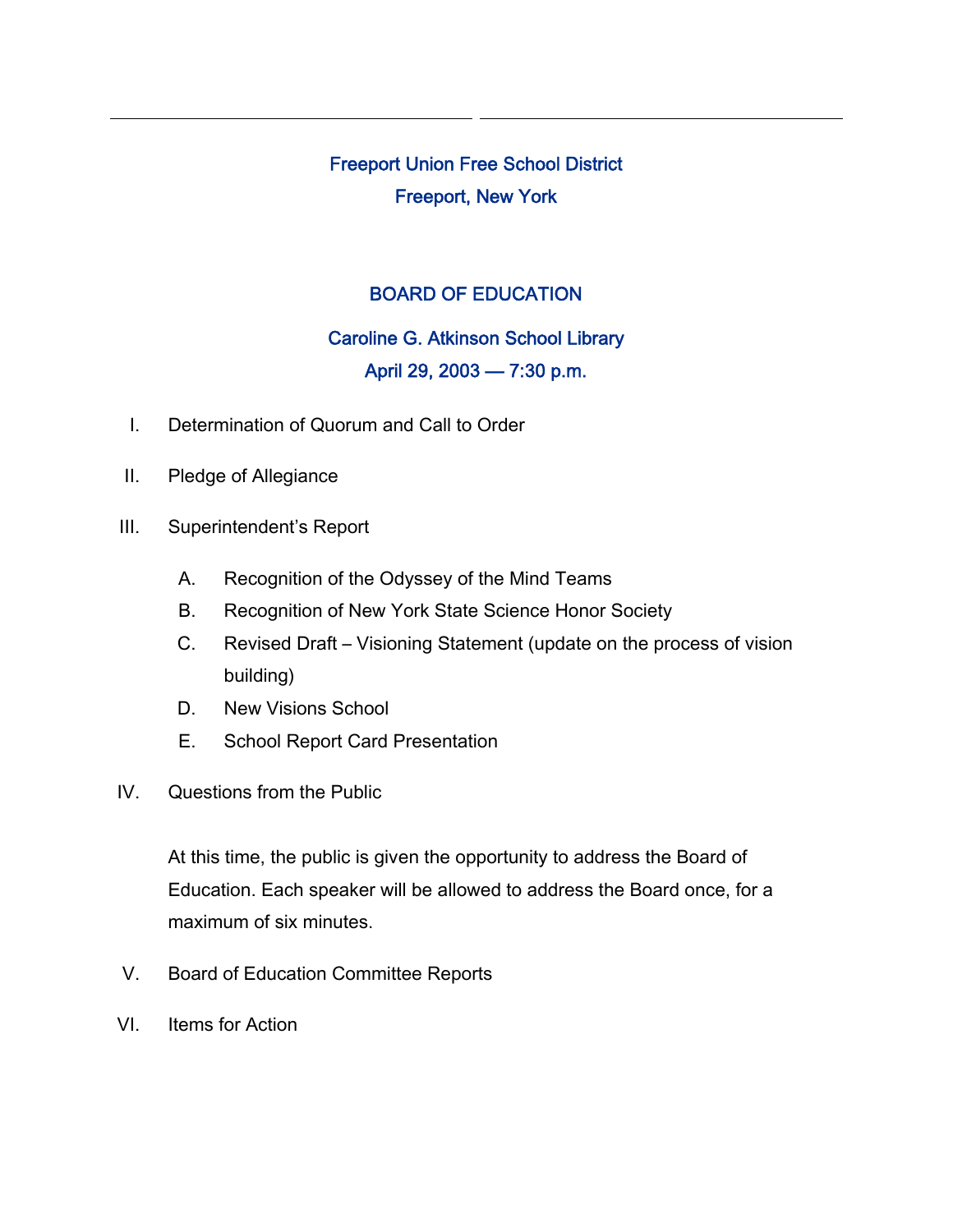Consent Agenda

Consent Agenda Items:

BE IT RESOLVED that the Board of Education of the Freeport Union Free School District hereby approves the following items:

 $\cdot$  A  $\cdot$  B (1, 2, 3, 4)  $\bullet$  C (1, 2).

VII.

- A. Consent Approve
	- Acceptance of the Minutes:
		- March 17, 2003
		- March 26, 2003
		- April 9, 2003
- B. Consent ApprovePersonnel Action
	- 1. Request for Leave of Absence
	- 2. Resignation of Staff
	- 3. Retirement of Staff
	- 4. Appointment of Staff
- C. Consent Approve

**Education**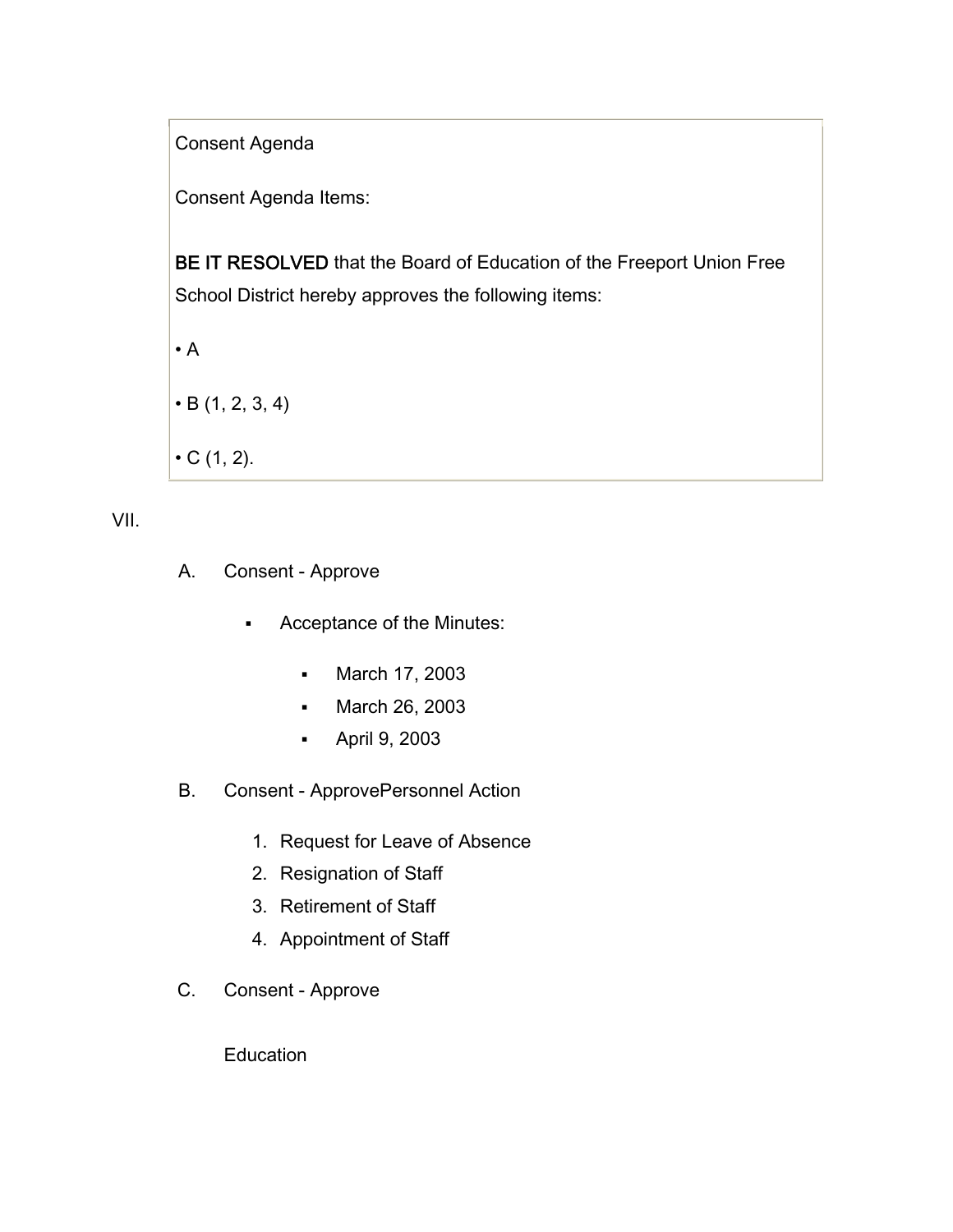- 0. Acceptance of the Minutes on the Committees on Special Education and Preschool Special Education:
	- March 17, 2003
	- March 24, 2003
	- March 25, 2003
	- March 26, 2003
	- March 28, 2003
	- April 3, 2003
	- April 4, 2003
	- April 8, 2003
	- April 9, 2003
	- April 10, 2003
	- April 15, 2003.
- 1. Adoption of the 2003-2004 School Board Meeting Calendar
- D. Individual Action Items

Personnel

0. Granting of Tenure

#### Finance

- **BOCES Budget Vote and Trustee Election**
- Adoption of the Proposed 2003-2004 Expenditure Budget
- E. Other Reports to the Board
	- 1. Calendar of Events April 29, 2003 through May 20, 2003.
	- 2. FHS Funds Report March 31, 2003
	- 3. Atkinson Bookstore July 2002 through March 2003